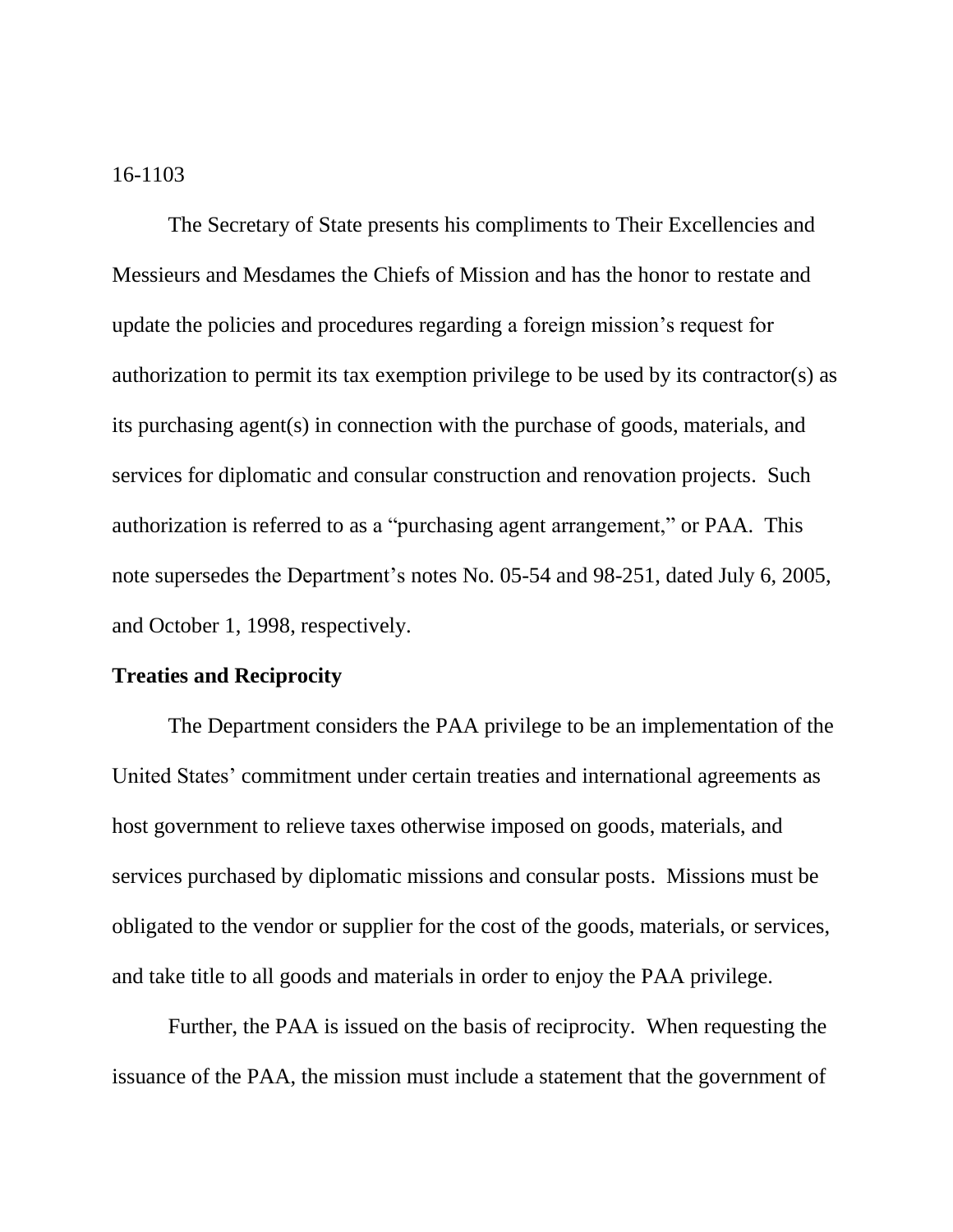the sending State will grant reciprocal privileges upon request of the U.S. Embassy. The Department expects that those countries will offer tax relief to the United States by either exonerating the U.S. Embassy and its contractors from the up-front payment of tax (including value added tax, or VAT) on all goods and services or providing swift and complete reimbursement of tax or VAT paid by the U.S. Embassy and its contractors.

## **Procedures for Requesting PAA**

Missions must seek and receive the Department's approval to undertake a renovation project before requesting the PAA. More information regarding this procedure can be found in the Department's note No. 11-189, dated September 6, 2011, available at: http:// www.state.gov/documents/organization/171960.pdf.

Once the Mission receives approval to renovate, each PAA request must include the following information in the form of a diplomatic note from the embassy or a letter from the consular post:

- Name of the purchasing agent contractor and subcontractor(s) (include a copy of each business card, if available);
- Address of the construction or renovation project;
- Type of property (office premises or residence);
- Permit number(s);
- Expected start and end dates of the project;